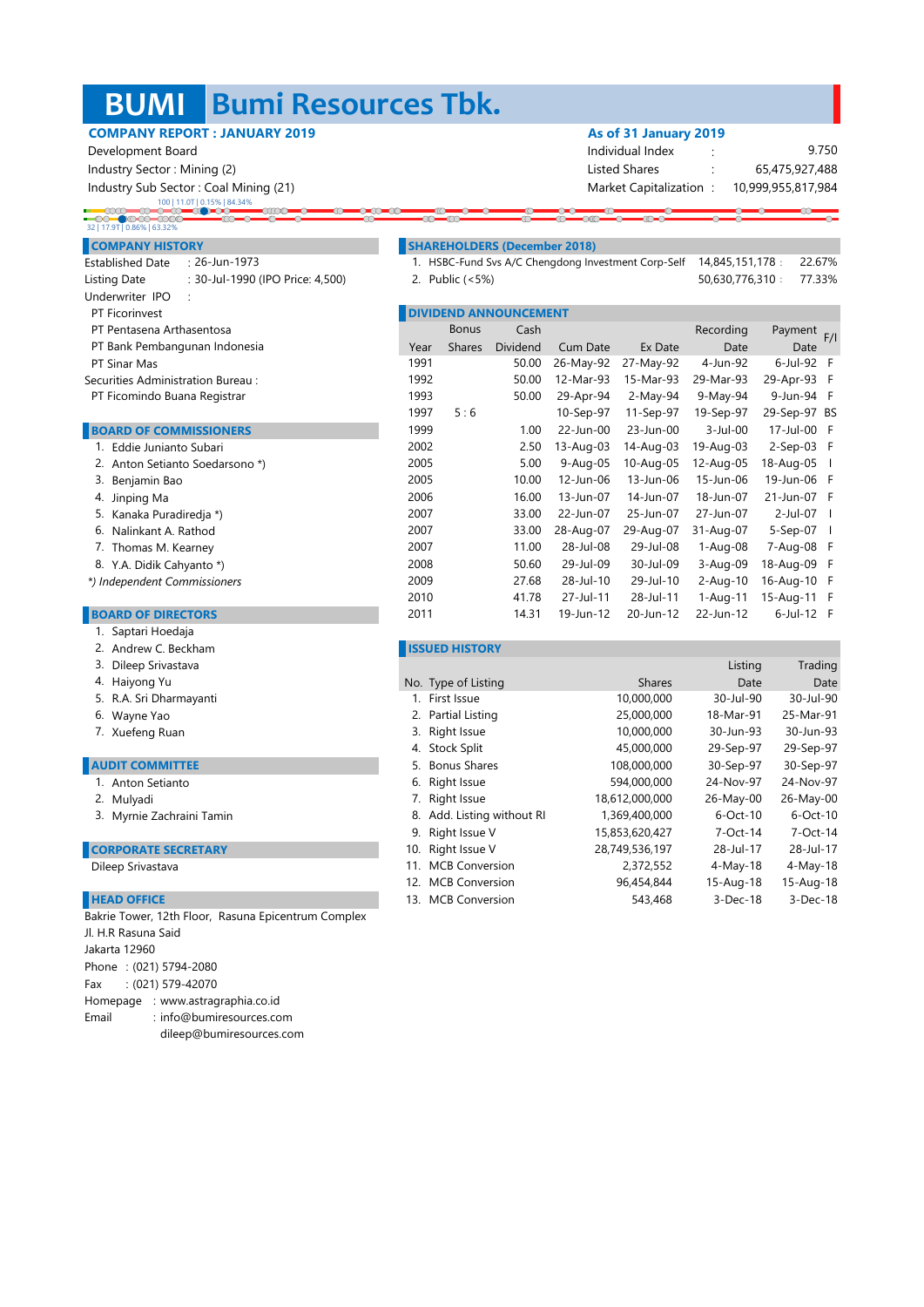## **BUMI Bumi Resources Tbk.**





| <b>SHARES TRADED</b> | 2015    | 2016    | 2017    | 2018    | $Jan-19$ |
|----------------------|---------|---------|---------|---------|----------|
| Volume (Million Sh.) | 30,491  | 84,904  | 157,591 | 83,323  | 12,105   |
| Value (Billion Rp)   | 2,550   | 16,430  | 52,438  | 22,249  | 1,867    |
| Frequency (Thou. X)  | 307     | 779     | 2,138   | 1,085   | 147      |
| Days                 | 244     | 245     | 238     | 240     | 22       |
| Price (Rupiah)       |         |         |         |         |          |
| High                 | 117     | 322     | 520     | 356     | 190      |
| Low                  | 50      | 50      | 166     | 101     | 102      |
| Close                | 50      | 278     | 270     | 103     | 168      |
| Close*               | 50      | 278     | 270     | 103     | 168      |
| PER(X)               | $-0.15$ | 6.59    | 3.72    | 1.65    | 2.69     |
| PER Industry (X)     | 0.60    | $-4.41$ | 6.26    | $-1.03$ | 0.14     |
| PBV (X)              | $-0.09$ | 0.44    | 6.30    | 0.91    | 1.48     |

| <b>TRADING ACTIVITIES</b> |                |                          |       |         |             |              |     |  |  |
|---------------------------|----------------|--------------------------|-------|---------|-------------|--------------|-----|--|--|
|                           |                | <b>Closing Price</b>     |       | Freq.   | Volume      | Value        |     |  |  |
| Month                     | High           | Low                      | Close | (X)     | (Thou. Sh.) | (Million Rp) | VeQ |  |  |
| Jan-15                    | 117            | 75                       | 101   | 69,769  | 8,534,279   | 851,436      | 21  |  |  |
| Feb-15                    | 106            | 84                       | 90    | 23,003  | 2,003,013   | 199,450      | 19  |  |  |
| Mar-15                    | 100            | 78                       | 78    | 24,252  | 1,450,140   | 132,879      | 22  |  |  |
| Apr-15                    | 89             | 67                       | 72    | 22,653  | 1,866,963   | 159,187      | 21  |  |  |
| May-15                    | 111            | 70                       | 78    | 52,169  | 4,965,885   | 466,511      | 19  |  |  |
| Jun-15                    | 82             | 60                       | 60    | 28,661  | 1,741,761   | 116,736      | 21  |  |  |
| Jul-15                    | 64             | 50                       | 50    | 30,184  | 2,286,012   | 128,611      | 19  |  |  |
| Aug-15                    | 50             | 50                       | 50    | 986     | 329,605     | 15,324       | 20  |  |  |
| $Sep-15$                  | 50             | 50                       | 50    | 466     | 305,495     | 16,211       | 21  |  |  |
| Oct-15                    | 88             | 50                       | 50    | 51,568  | 5,884,716   | 361,280      | 21  |  |  |
| <b>Nov-15</b>             | 51             | 50                       | 50    | 3,025   | 403,793     | 39,777       | 21  |  |  |
| Dec-15                    | 50             | 50                       | 50    | 615     | 719,569     | 62,793       | 19  |  |  |
|                           |                |                          |       |         |             |              |     |  |  |
| Jan-16                    | 50             | 50                       | 50    | 364     | 447,139     | 22,786       | 20  |  |  |
| Feb-16                    | 50             | 50                       | 50    | 424     | 66,995      | 2,693        | 20  |  |  |
| Mar-16                    | 50             | 50                       | 50    | 1,599   | 187,916     | 12,456       | 21  |  |  |
| Apr-16                    | 50             | 50                       | 50    | 773     | 218,326     | 9,405        | 21  |  |  |
| May-16                    | 50             | 50                       | 50    | 898     | 516,930     | 78,165       | 20  |  |  |
| Jun-16                    | 90             | 50                       | 68    | 109,103 | 15,255,825  | 1,119,412    | 22  |  |  |
| Jul-16                    | $\blacksquare$ | ÷                        | 68    | 110     | 76,095      | 4,860        | 16  |  |  |
| Aug-16                    | ÷,             | $\overline{\phantom{0}}$ | 68    | 129     | 371,449     | 37,705       | 22  |  |  |
| $Sep-16$                  | -              | ÷,                       | 68    | 116     | 74,384      | 17,430       | 20  |  |  |
| Oct-16                    | 246            | 63                       | 214   | 239,783 | 26,992,971  | 3,914,575    | 21  |  |  |
| Nov-16                    | 322            | 206                      | 290   | 342,556 | 33,234,728  | 9,104,141    | 22  |  |  |
| Dec-16                    | 310            | 240                      | 278   | 83,278  | 7,461,137   | 2,106,492    | 20  |  |  |
| Jan-17                    | 520            | 264                      | 498   | 223,683 | 21,967,073  | 8,837,507    | 21  |  |  |
| Feb-17                    | 505            | 262                      | 318   | 291,886 | 20,350,435  | 8,033,082    | 19  |  |  |
| Mar-17                    | 376            | 278                      | 332   | 159,076 | 10,041,434  | 3,310,325    | 22  |  |  |
| Apr-17                    | 460            | 326                      | 448   | 202,923 | 15,359,302  | 6,383,776    | 17  |  |  |
| May-17                    | 462            | 300                      | 384   | 187,875 | 15,918,995  | 6,059,813    | 20  |  |  |
| Jun-17                    | 390            | 322                      | 340   | 96,300  | 6,667,642   | 2,321,874    | 15  |  |  |
| Jul-17                    | 394            | 320                      | 342   | 110,588 | 6,191,370   | 2,149,825    | 21  |  |  |
| Aug-17                    | 354            | 226                      | 228   | 143,499 | 8,754,255   | 2,480,857    | 22  |  |  |
| Sep-17                    | 272            | 166                      | 199   | 165,831 | 11,606,634  | 2,573,008    | 19  |  |  |
| Oct-17                    | 276            | 171                      | 260   | 211,983 | 14,088,635  | 3,065,037    | 22  |  |  |
| Nov-17                    | 314            | 246                      | 300   | 175,802 | 12,697,424  | 3,589,699    | 22  |  |  |
| Dec-17                    | 300            | 210                      | 270   | 168,857 | 13,947,577  | 3,633,587    | 18  |  |  |
| Jan-18                    | 356            | 262                      | 324   | 207,059 | 20,141,664  | 6,206,414    | 22  |  |  |
| Feb-18                    | 350            | 292                      | 316   | 175,452 | 14,651,728  | 4,739,265    | 19  |  |  |
| Mar-18                    | 320            | 274                      | 286   | 118,712 | 8,656,850   | 2,549,806    | 21  |  |  |
| Apr-18                    | 296            | 232                      | 240   | 74,627  | 5,720,795   | 1,521,575    | 21  |  |  |
| May-18                    | 278            | 232                      | 264   | 88,008  | 6,666,115   | 1,715,917    | 20  |  |  |
| Jun-18                    | 272            | 194                      | 226   | 43,042  | 3,165,807   | 767,255      | 13  |  |  |
| Jul-18                    | 272            | 196                      | 260   | 77,450  | 4,938,865   | 1,178,694    | 22  |  |  |
| Aug-18                    | 270            | 214                      | 240   | 56,839  | 3,709,489   | 876,528      | 21  |  |  |
| Sep-18                    | 238            | 206                      | 216   | 52,934  | 2,889,055   | 642,441      | 19  |  |  |
| Oct-18                    | 222            | 162                      | 169   | 68,658  | 4,168,450   | 787,509      | 23  |  |  |
| Nov-18                    | 191            | 125                      | 130   | 71,352  | 4,834,776   | 796,022      | 21  |  |  |
| Dec-18                    | 146            | 101                      | 103   | 51,208  | 3,778,995   | 467,663      | 18  |  |  |
|                           |                |                          |       |         |             |              |     |  |  |
| Jan-19                    | 190            | 102                      | 168   | 147,119 | 12,105,011  | 1,866,530    | 22  |  |  |

*\* Adjusted price after corporate action*